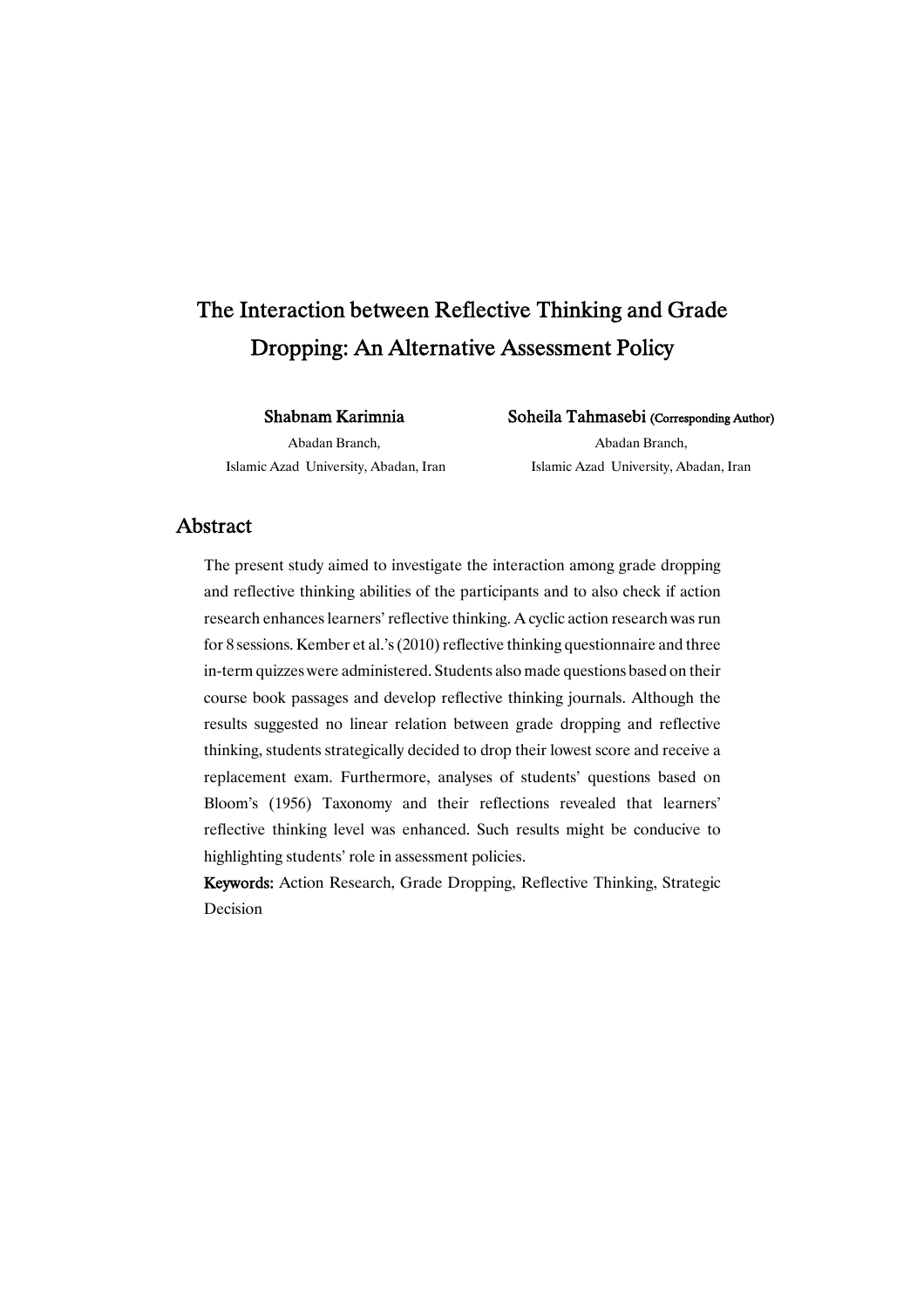## 1.Introduction

That language testing is central to language teaching, and indeed, testing monitors goals and success for both teachers and students (Davies, 1990) have been around. However, when students receive exam grades, they may feel negative reactions towards test results; they may wish they could have received a better score, or even they had been given another chance. Leaners' exam-related reflections always exist since presence of tests is inevitable (Shohamy, 2007); however, opening the windows of classroom to alternatives, although challenging, may widen the scope of teaching and assessment disciplines.

Among assessment alternatives, grade dropping seems eye-catching as it empowers students to make decisions about the effects of a score. Through grade dropping, one bad exam grade does not lead into a poor course grade as students are authorized to omit the lowest score and try a chance for taking a replacement exam (MacDermott, 2009).

Research results on dropping policy (Hadsell & MacDermott, 2010; Macdermott, 2013; Sewell, 2004) are controversial. Macdermott (2013) concluded that dropping the lowest grade in a term will improve the learners' performance on the cumulative final exam, while Sewell (2004) found that the students who were allowed to drop their lowest test score fared worse on the comprehensive final. Although Macdermott (2009) argued that no evidence supports the claim that grade dropping artificially inflates students' final grade, he added dropping one of some equally weighted exams in the absence of a comprehensive final exam is faulty. That is, if stress or an illness negatively affect the students' performance on a particular exam, dropping can let students enhance their performance on the final exam and a similar test is a useful panacea.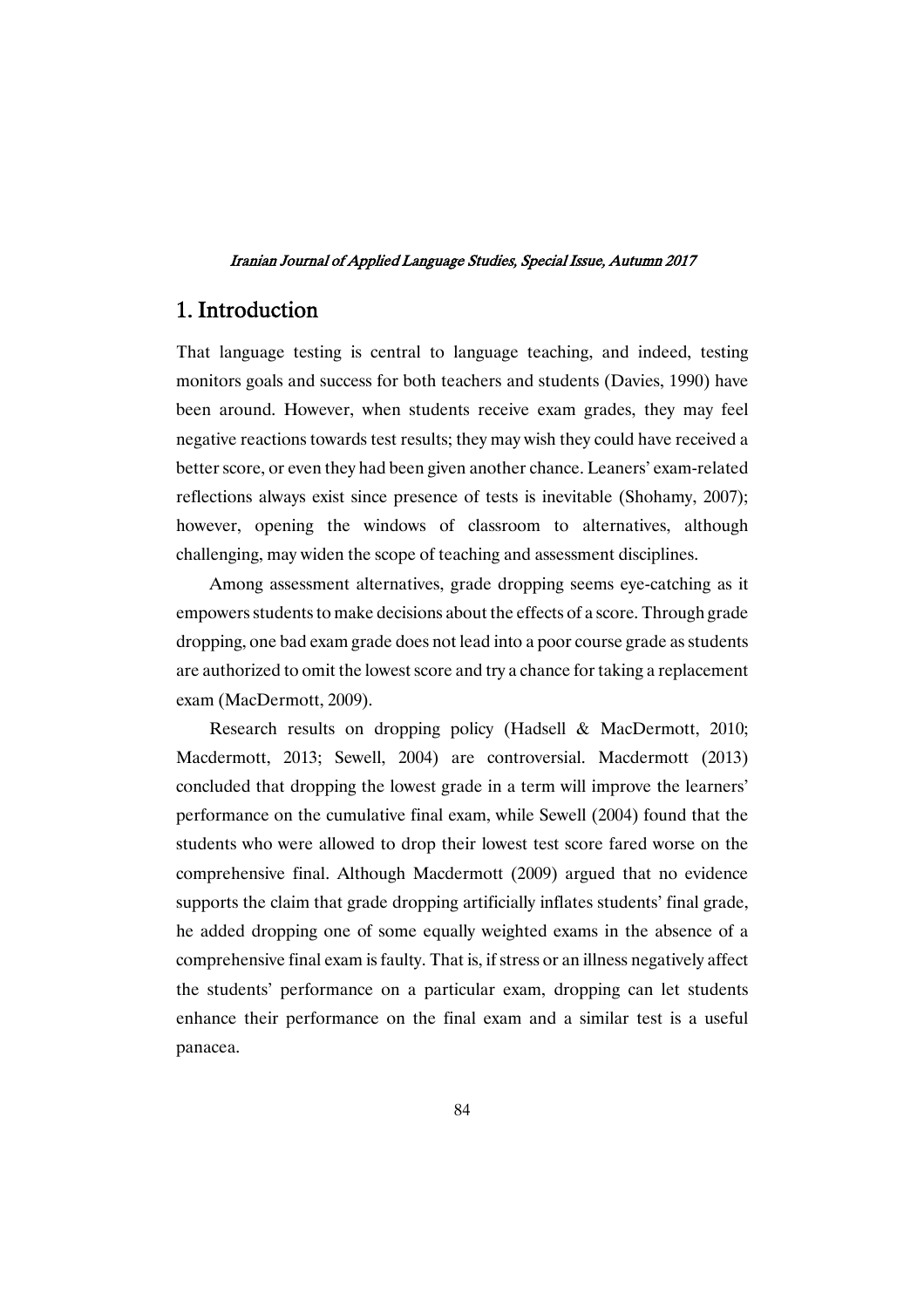Including both alternative assessment and reflective thinking skills, the present study is also connected to critical pedagogy movements (e.g., Giroux, 1988; Freire, 1998) which centralize the student in education. We particularly followed alternatives that include continuous connections between teachers and students (through action research and students' journal writing and question making), it is what Lo´pez-Pastor (2009) describes as 'shared assessment' which also boost students' autonomy and reflective thinking (as cited by Lorente & Kirk, 2013). Following McMahon (1999) and Gale et al., (2002), in the present study, learners' participation in assessment also included decisions about dropping their lowest score and taking a replacement test and consequently about their total score; meanwhile it was assumed that their dropping decisions might be affected by their reflective thinking levels.

Reflective thinking is the ability to engage in active, persistent and careful consideration of a problem (Dewey, 1933) and is the process of thinking back and considering experiences, to better understand the significance of certain experiences (Richards & Schmidt, 2013). Reflection leads learners to move from surface to deep learning (Moon, 2004). In line with the present study, Ostorga and Estrada (2009) bolded that action research is a focal tool that evokes reflection. Regarding the aims the study, the following questions were raised.

- 1. Does the level of the learners' reflective thinking affect grade dropping?
- 2. Does action research enhance the level of the learners'reflective thinking?

## 2.Method

The study was conducted through cycles of action research and aimed to investigate the interaction among reflective thinking skills of participants and their decisions about dropping their lowest scores of three in-term quizzes; participants were involved in journal writing and question making activities.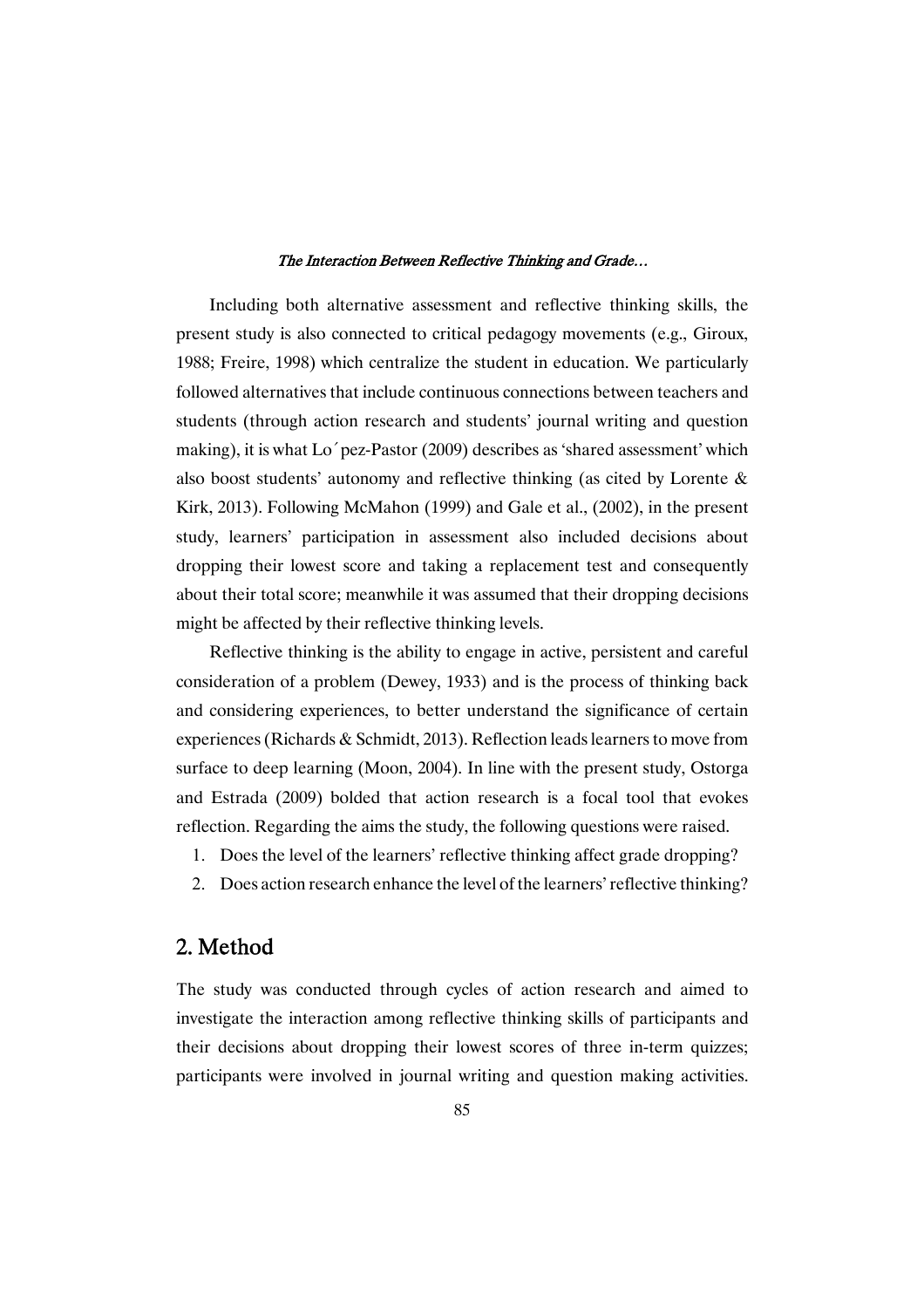Furthermore, the study has been conducted based on the experimental research design and falls into the category of pre- and- posttest measures as the instructor planned to enhance the reflective thinking level of the participants.

### 2.1 Participants

The participants consisted of 90 intermediate female language learners of an Institute in Abadan, Iran. They were members of two classes and formed the two control and the experimental groups, aging 13-40. According to the institute regulations students had to attend the classes three days a week for 19 sessions, each class lasted for an hour and fort five minute, hence there was enough time to plan the action research and investigate the relation between variables of the study. At the beginning of the course, ten learners dropped the course since the course class hours interfered with their university class hours. To follow the aims of the study a handful of instruments were used.

### 2.2. The Reflective Thinking Questionnaire

To quantify reflective thinking level of the participants, Kember et al.'s (2010), questionnaire which included sixteen items was used. The instructor read all the 16 items of the questionnaire out to the learners and clarified the technical and difficult terms. Regarding the design of the study, this questionnaire was implemented twice for both experimental and control groups; once before running the action research and once at the end of the experiment.

### 2.2. Three in-term Ouizzes

Three in-term 40-item multiple-choice quizzes, prepared by the institute assessment committee, were conducted. After announcing the results of these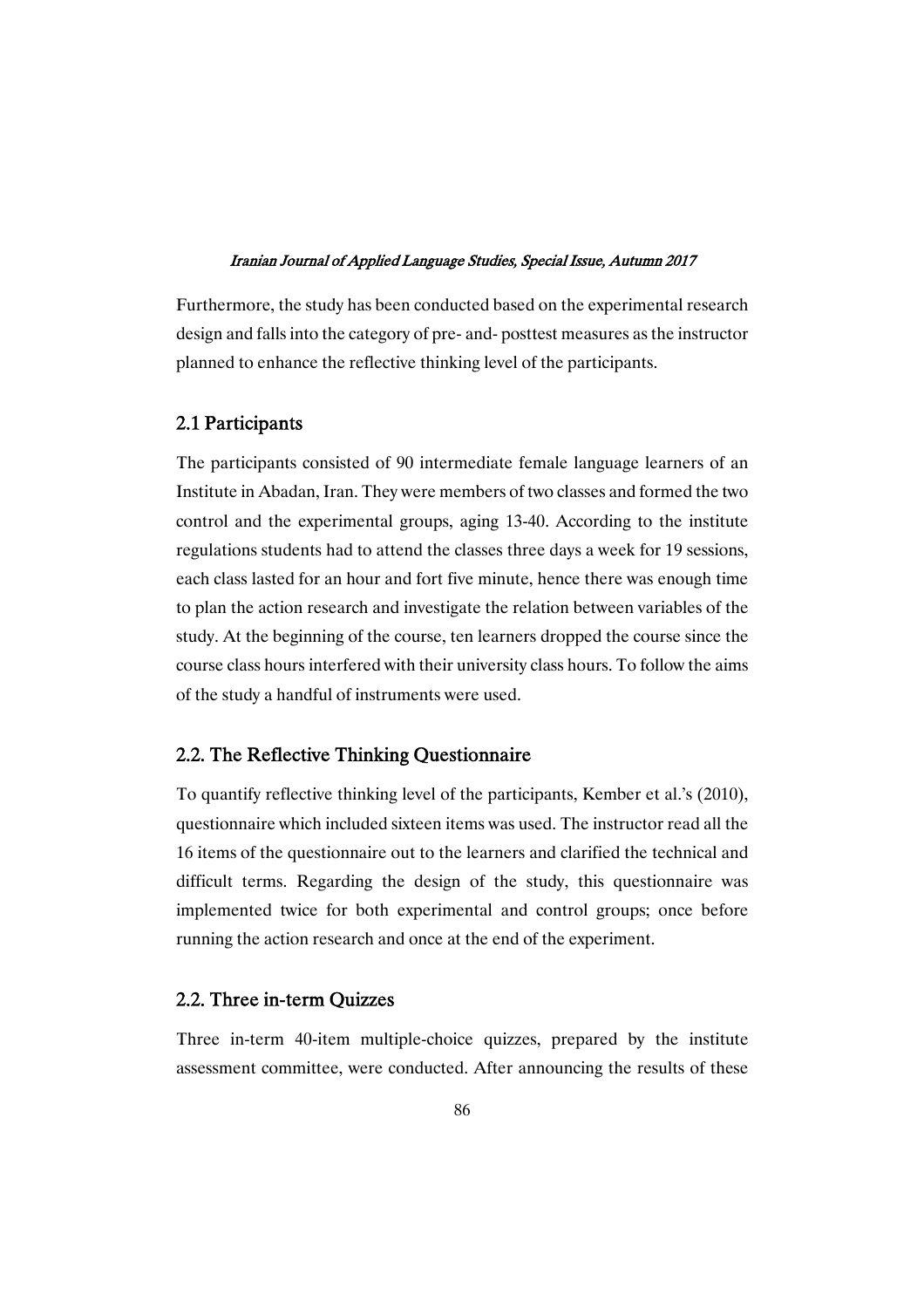quizzes, the instructor could examine the participants' decisions toward dropping policy; it should be mentioned that due to restrict regulation of the institute (Iran Language Institute) teachers are not allowed to use their own tests for assessing students' knowledge. All the quizzes content including grammar, vocabulary and reading knowledge was based on the course materials.

### 2.3. Bloom's (1956) Taxonomy of Questions

As part of students' involvement in assessment process, the learners and the teacher were supposed to classify the questions that they made, based on Bloom 's (1956)Taxonomy; although the final classifications were modified by the two researchers of the present study. The taxonomy included 6 levels of knowledge, comprehension, application, analysis, synthesis and evaluation. In this way, the instructor could observe the possible changes on question type and the learners' thinking level. It is suggested that Bloom's Taxonomy of questions can challenge students' thinking and it is widely applied in research area (e.g., Nentl & Zietlow, 2008; Ramirez, 2017; Vrchota, 2004).

## 2.2.4. Reflective Thinking Journals

Reflecting on one's performance can be conducted in various ways, one of which is through reflective journals (Abednia, Hovassapian, Teimournezhad, & Ghanbari, 2013; Kim, 2013; Zulfikar & Mujiburrahman, 2017). Kim (2013) states that the prime goal of a reflective journal is to enable students to be responsible for their own learning. Hence, in the present study, the learners were asked to keep a reflective thinking journal to record their reflection on the class life, their involvement in action research, and problems regarding question making. Some learners preferred to make a hand-made, well-designed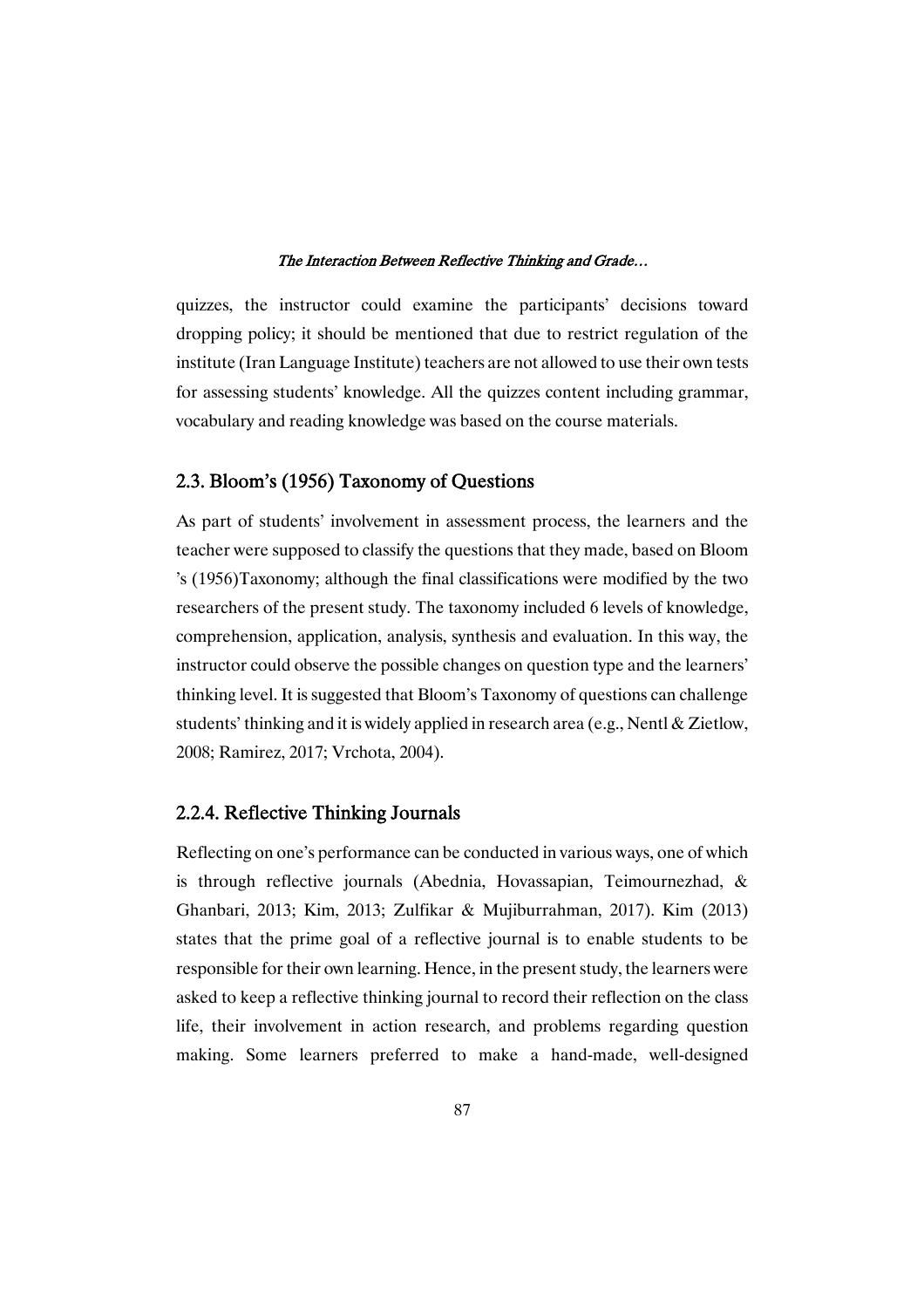notebooks for their journals and some bought a small notebook. The first page of all the journals was the same; the instructor informed the learners with the definition of reflection and reflective thinking; the definitions were jotted down on the first page.

### 2.2.5. Questions Made on the Course Book Passages

As part of the institute's mandate, both the instructor and the learners were supposed to make someyes/no-and-wh questions based on each passage of the course. The questions were classified based on Bloom's Taxonomy (1956) by the two researchers (in fact one of the researchers was also the instructor) of the present study to determine the learners' thinking level; students' views about the classification were also useful prompts.

## 2.3.Procedures

Initially, the instructor explained the features and the procedures of action research to the two intermediate classes (each holding 40 female learners); thereby the learners were invited to participate in this research. The students doubted if doing the class assignments based on the researcher's schedule might have any negative effects on their total class activity mark in case they might not properly understand what to do ; however, the researcher made them sure that neither their class performance nor their mark would be affected adversely. Hence, the learners eagerly accepted to cooperate with the researcher. Afterwards, the notions of action research, reflection and reflective thinking were clarified to the learners by the instructor. Firstly, Kember et al.'s (2010) reflective thinking questionnaire was distributed to examine the level of the learners' reflective thinking. After that action research was conducted through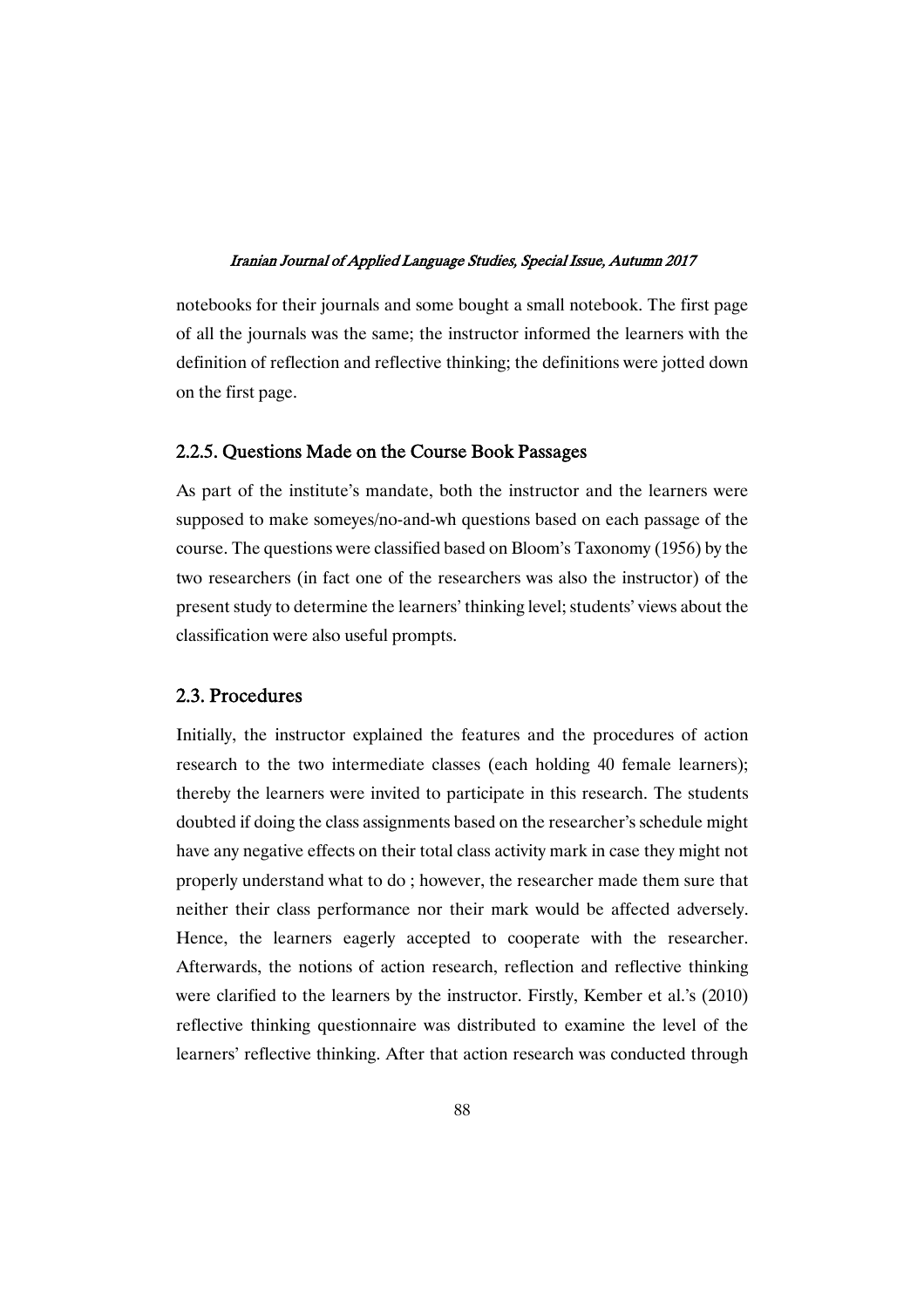three main cycles in eight sessions for experimental groups. Burns's (2015) action research cycles were followed since regarding the number of sessions and aims of the study the suggested cycles seemed proper.

Start Plan and Act Observe Reflect

Cycle 1: the learners were informed about what they were going to do. Indeed, they planed the research with the instructor together. The instructor would ask four questions before teaching every passage of the course book and the learners were supposed to make four questions after instructor's teaching. At the same time, the students were asked to keep a reflective journal to record about their learning experience and the way they would study this term. Every session they reported about the connection of the lesson taught with their previous lessons. Clearly, they described their feelings and reflections on the passage. Sometimes, they drew stick figures or some other interesting small paintings to show their reflections on what, how or why they studied something.

Cycle 2: Every session the learners and the instructor ticked the type and level of the questions based on Bloom's Taxonomy (1956) including knowledge, comprehension, application, analysis, synthesis and evaluation. Both researchers made decisions about questions to raise reliability of the classification. Moreover, every two sessions the instructor examined the reflective journals to check the class reflections and gave them feedback either to the whole class or individual in both written and oral form. Interestingly, the learners clarified their reflection by drawing some stick figures to show their emotions better.

Cycle3: The actual changes in question making behavior were observed; the learners who could make questions only up to level four of Bloom's taxonomy, later made questions matched with level six of Bloom's via the instructor's feedback and consciousness raising. Meanwhile, the appropriate reflection toward passages and class procedure was noticed by the researcher.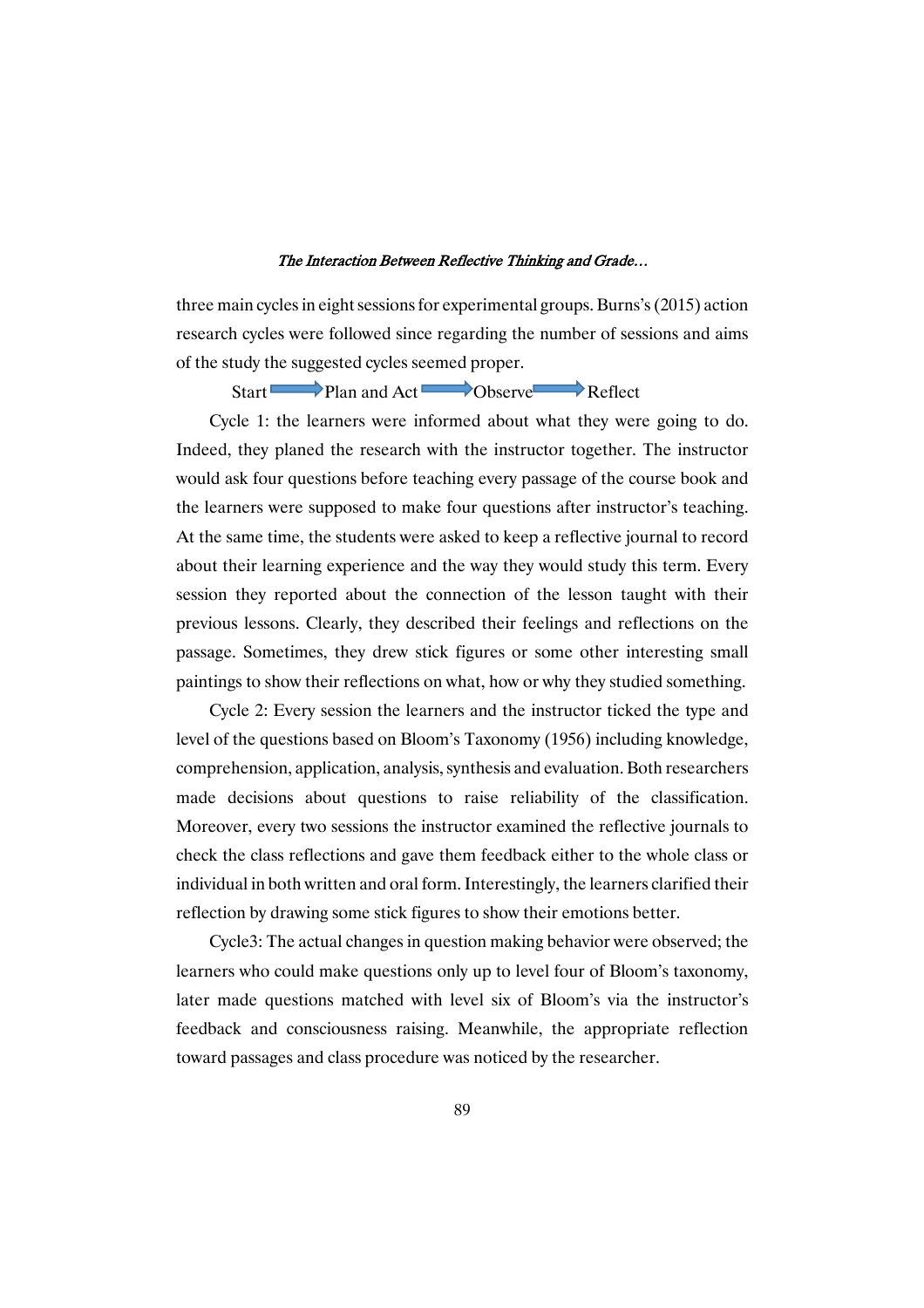Finally, after eight sessions of action research Kember et al.'s (2010) reflective questionnaire was delivered again to meet the expected changes regarding the learners' reflective thinking level. Furthermore, the learners were asked whether they wanted to drop their lowest grade of the three in-term quizzes or not.

## 3.Results

To find about the interaction between reflective thinking and grade dropping data obtained from participants' performance on reflective thinking questionnaire after action research were compared (shown as Q2 in the tables). Pearson Correlation, which is a two-tailed analysis was used (Table 1).

|                                          |                     | Reflective Thinking Grade Dropping |                                           |  |
|------------------------------------------|---------------------|------------------------------------|-------------------------------------------|--|
|                                          |                     |                                    | Experimental Control Experimental Control |  |
| O <sub>2</sub>                           | Pearson Correlation |                                    | .06                                       |  |
| Experimental and Control Sig. (2-tailed) |                     |                                    | .59                                       |  |
|                                          | N                   | 80                                 | 80                                        |  |
| Grade Dropping                           | Pearson Correlation | .06                                |                                           |  |
| <b>Experimental and Control</b>          |                     |                                    |                                           |  |
|                                          | $Sig. (2-tailed)$   | .59                                |                                           |  |
|                                          | N                   | 80                                 | 80                                        |  |

Table1. The Correlation between Grade Dropping and Reflective Thinking

The correlation between experimental and control groups' performance on second administration of reflective thinking questionnaire and experimental and control grade dropping is 0.60 with the significance level of 0.59 which is more than 0.05. The performance of experimental group's on two administrations of reflective thinking questionnaire was also analyzed (Table 2).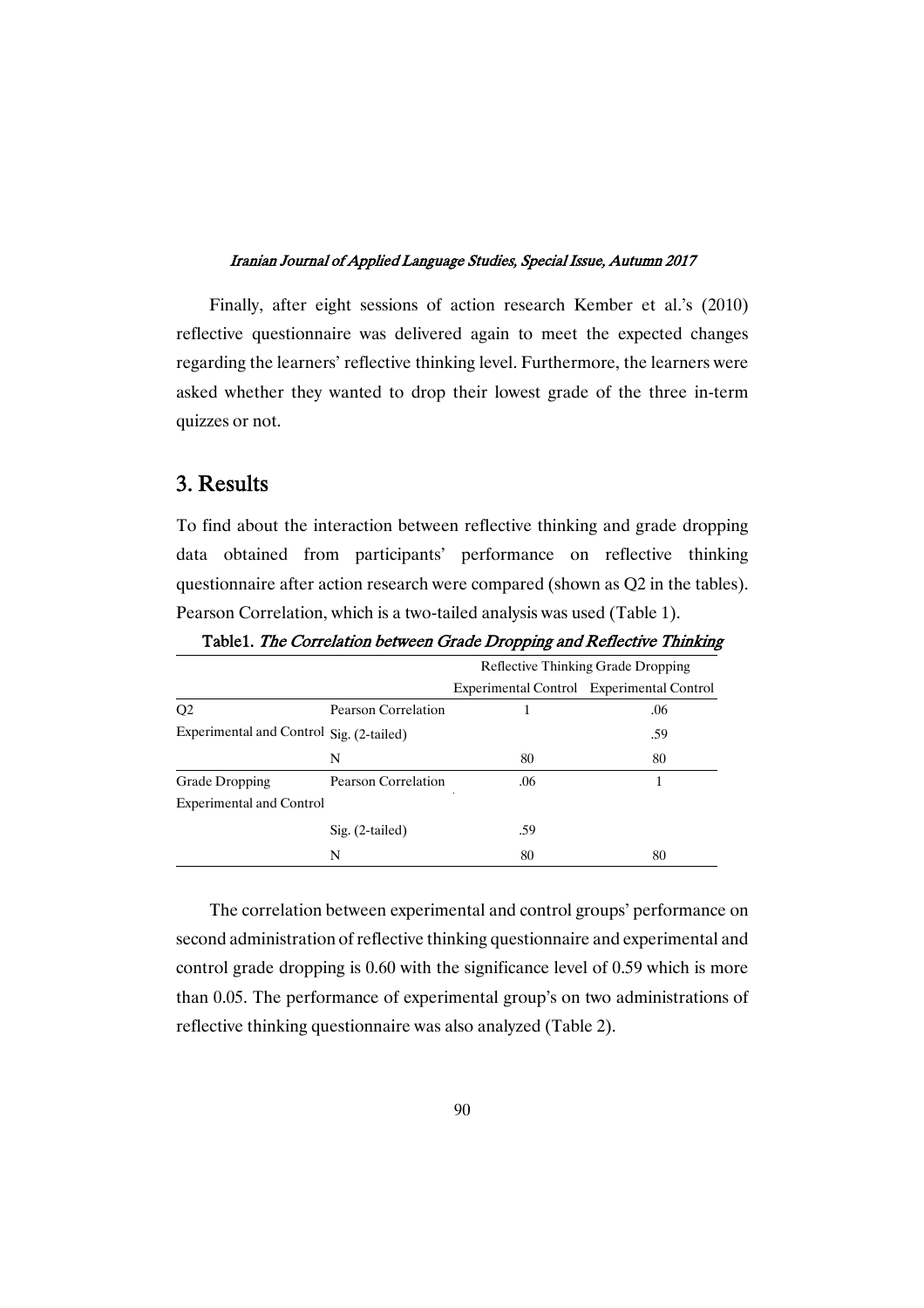**Thinking** Mean SD SEM 95% Confidence Interval of the Difference t df  $Sig.(2-$ Lower Upper t df tailed)

ExperimentalQ2 -3.27 4.6 .73 -4.75 -1.79 -4.47 39 .000

ExperimentalQ1–

Table 2. Paired Samples t-test Results of Experimental Group's Performance on Reflective

Regarding the concerns of the study on the merits of action research, Table 2 comparing the performance of the experimental group's performance before and after experiment indicates  $t = -4.47$  and the significance level is 0.00; furthermore, as the mean of experimental group performance for questionnaire 2 (after action research) is 3.27 more than the mean of the same group for the first administration (Q1), it can be said that the teaching method had a significant effect.

To further gain insight about students' reflections in their writing journals, which mirrored their views about involvement in the experiment, their views were classified into three categories of definitely positive, no difference and somewhat negative. In this classification, modifiers *definitely* and *somewhat* are deliberately used since students' views skewed toward positive end.

Table 3. Learners' Views about Their Journal Writing

| Total student number | Definitely positive | No difference | Somewhat negative |
|----------------------|---------------------|---------------|-------------------|
|                      |                     |               |                   |

Seemingly, most of the learners declared in their journals that they could understand class material better and they were solving their class problems (herein question making) faster. The questions were checked every two sessions,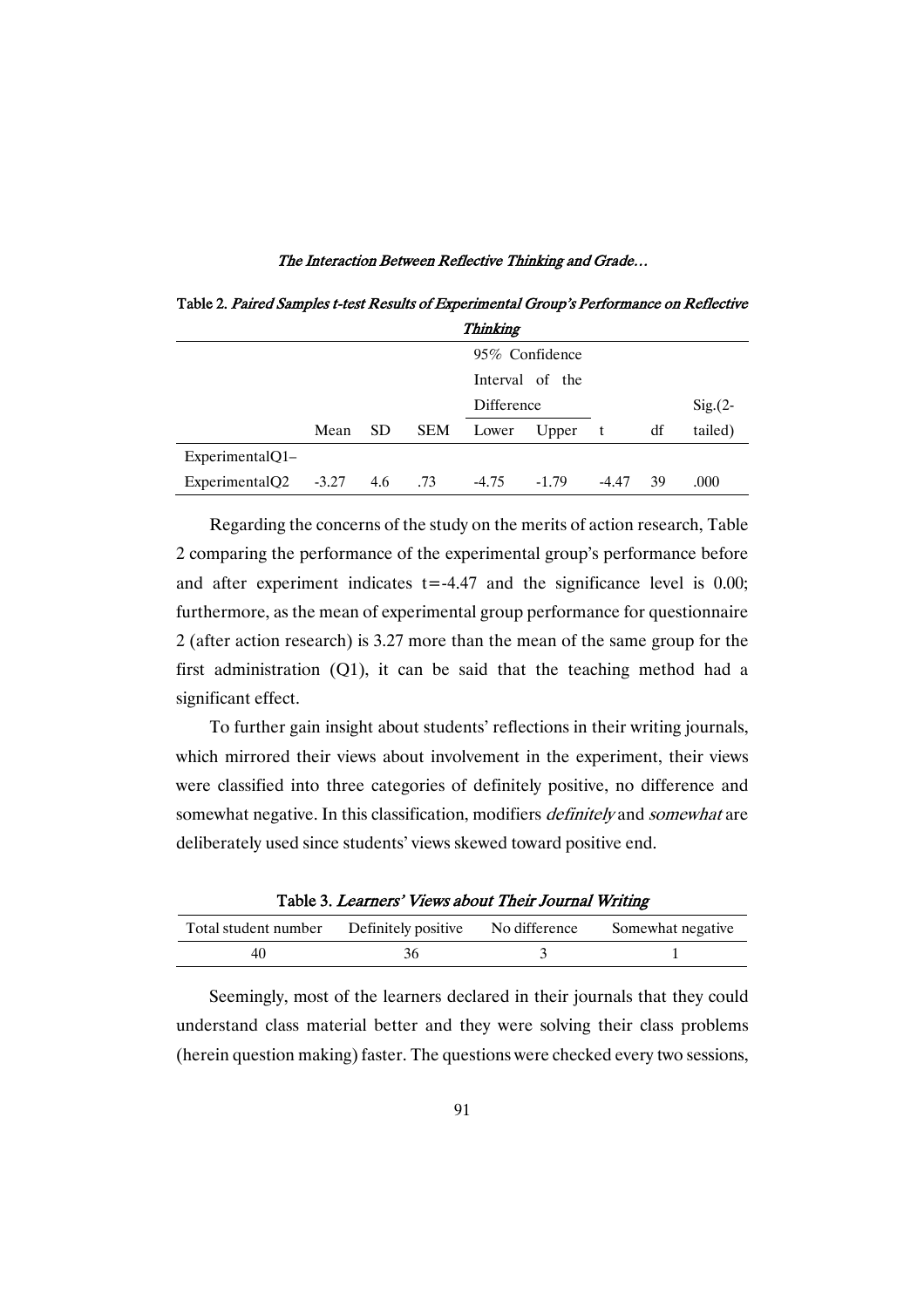and it was discovered that all learners' questions matched level four of the Bloom 's Taxonomy although some syntactical mistakes were found. Accordingly, the mistakes were explained and discussed on the board by the instructor. The learners were involved in figuring out the problems too; meanwhile, they made notes in their journals how or why they made grammatical mistakes and then their reflection was examined. Sample questions of the learners' examples related to the first four sessions of the research is reported below.

### Knowledge:

1. What is the passage about?

As it went on, the learners themselves observed and reported the changes in their question making process. For instance, one of the learners (an aerobic coach) said that class question making helped her be faster and more careful in her sport class. Another learner who was a dentist reported that she asked her patients clearer questions at the office. Furthermore, a 19-year old learner explained that she would ask her university teachers sharper questions about a particular course content. Similarly, a school boss(aged 40), claimed that in-class questioning and reflecting on class learning process made her more conscious at work and she could manage the problematic cases better in her school. Consequently, learners got familiar with the meaning and use of reflection and applied their new information into question making.

## 4.Discussion

As the result in Table 2 indicates there was no linear relationship between the learners' reflective thinking level and grade dropping behavior; however, regarding the process of their involvement in assessment decision, it can be claimed that by introducing dropping policy to the learners, the frightening atmosphere of the class regarding taking a quiz was reduced, so the learners were brave enough to take the test again. Similarly, it is also bolded by Hadsell and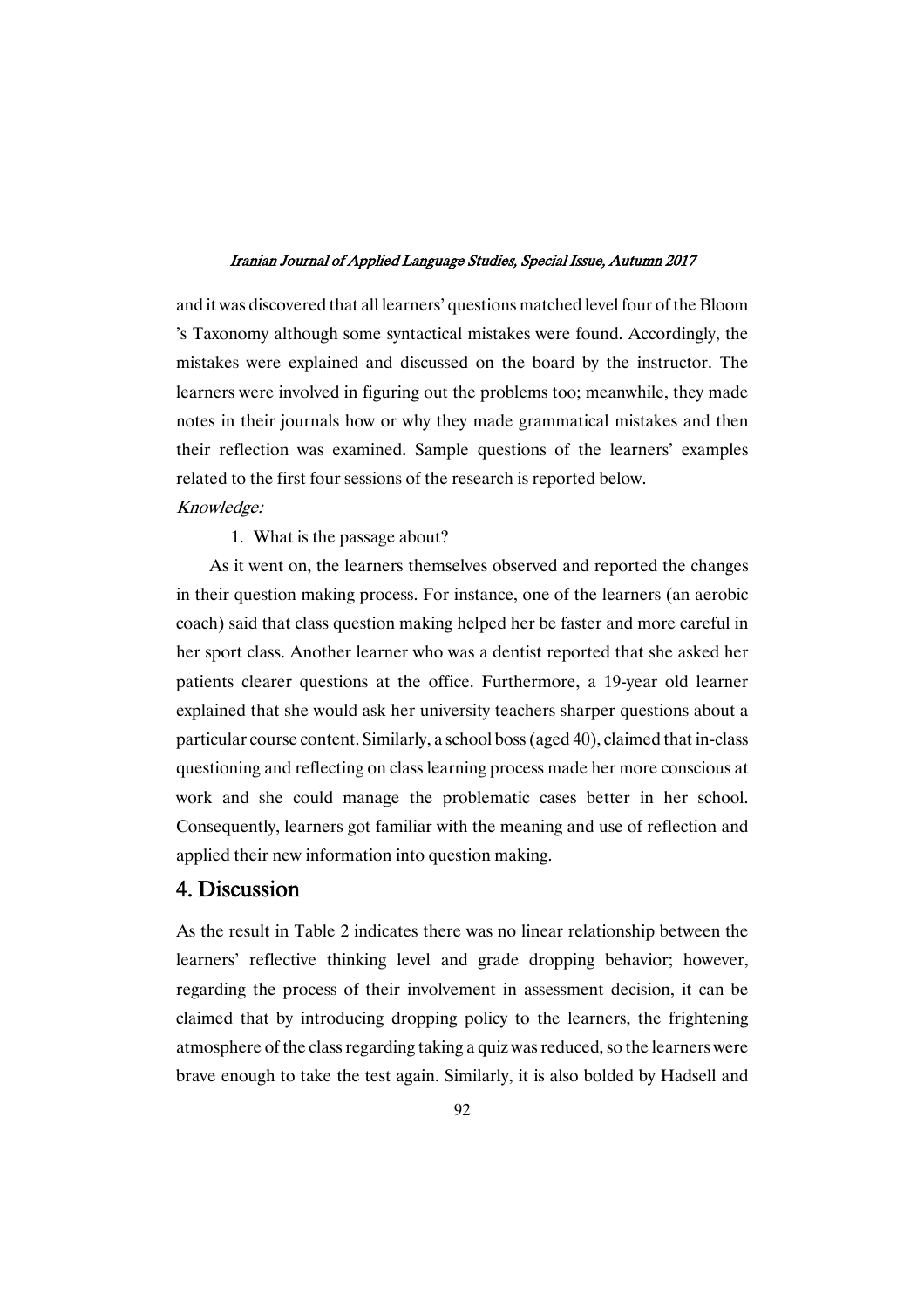MacDermott (2010), that grade dropping policy has potential benefits for both teachers and students and may create positive attitudes toward the course. In fact students believed they were comforted to take a similar exam; such reflections followed Hadsell and MacDermott's (2010) who argued the probability a student will choose to complete an optional final exam is affected by the role of that exam in their final score.

To date, to our best knowledge, no academic research has dug the relation between reflective thinking and grade dropping policy, but MacDermott's(2013) investigated the impact of two assessment policies on learning: replacement exams and grade dropping and consequently announced, contrary to the previous research, that allowing students to drop their lowest grade improved performance on a cumulative final exam, while offering a replacement test had no significant effects. MacDermott's (2013) also reiterates little research has been done to investigate students' behavior concerning grade dropping policy and its interaction with other variables like age factor or education degree. Sewell (2004) measured students' risk attitude and announced no significant role in students' decisions to miss exams or prepare adequately. That the findings of this study did not show any significant correlation between grade dropping and reflective thinking might be participants' recourse to what Hadsell and MacDermott (2010) call strategic behaviours; the participants of the present study showed a strategic behavior when they voted for replacement exams as it could positively affect their total term score.

The second aim of this study, the effectiveness of action research on the improvement of reflective thinking level, it can be argued that action research was effective for the experimental group. The reflective thinking level of the participants in the experimental group was enhanced as there was a significant difference between experimental and control groups in terms of their level of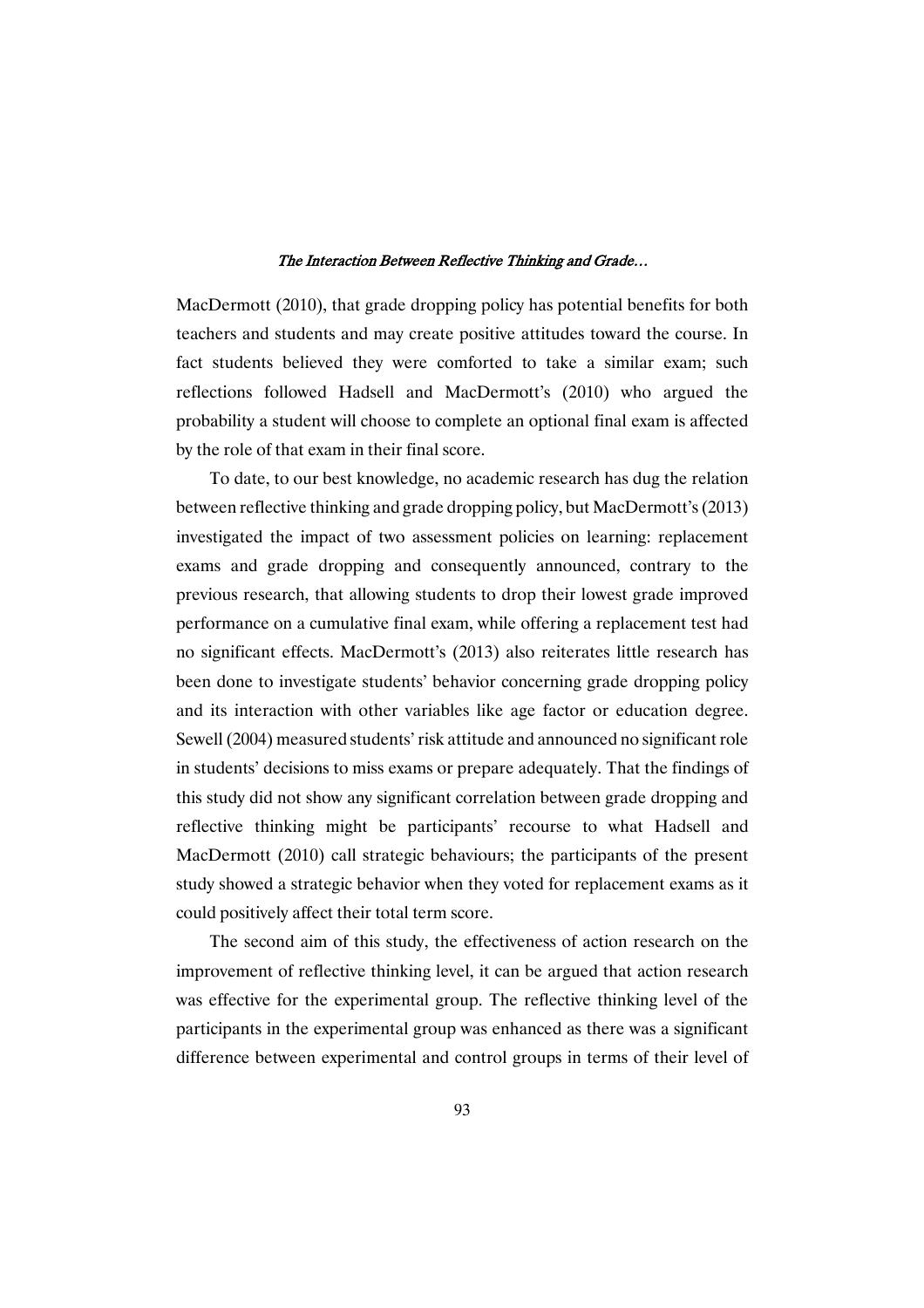reflective thinking ( $p < 0.05$ ; Table 2). The findings of the present study are in line with the results of an action research done by Ostorga and Estrada (2009) who distinguished that the high levels of reflectivity could be enhanced by applying an action research. Ostorga and Estrad (2009) emphasized on the effects of the collaborative process; that is, when the learners worked on a team the levels of deep reflection were observed.

Furthermore, the instructor focused on various cycles of action research both to involve learners in solving the problem of learners' question making and enhancing reflective thinking level. Based on learners' views about their journal writing (Table 3), they positively reported (both written and orally) changes in their question making practices and even extended their enhanced reflective thinking skills into their daily practice. Supporting the results of earlier studies (e.g., Griggs et al., 2016; Abednia et al., 2013; Zulfikar & Mujiburrahman, 2017). Abednia et al. (2013) found that writing a reflective journal has fostered selfawareness and reasoning skills. Similarly Zulfikar and Mujiburrahman, (2017) reported that their participants were able to translate their reflection learning into something meaningful for their practice in work places. However, as Van Velzen's (2015) suggested learners may not use reflection or metacognitive level of learning on their own since the case is mentally demanding hence teachers should shoulder the responsibility of including alternative action research, reflective practices and assessment alternatives to language classrooms.

## 5.Conclusion

That the literature of language testing in general and results of the present study in particular highlight whenever students are given roles in language testing fears are diminished and positive results are obtained. In fact, insisting on common restrict testing practices could harm education policies. That the participants of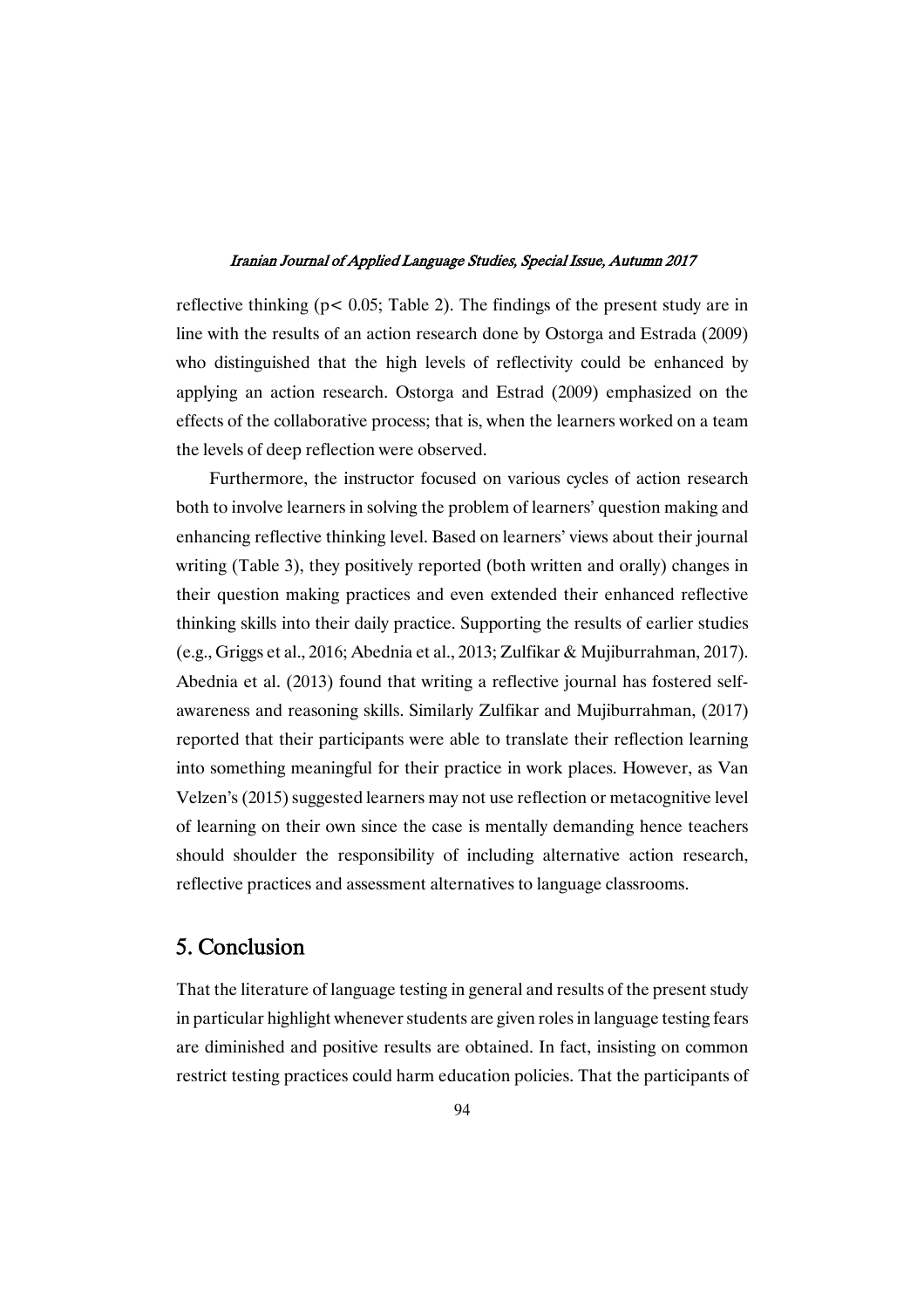this study willingly were merged in a simple assessment processand felt no fear to take the tests again, following the same routines is a danger. Although more research is required to shed the light on dropping policy or the learners' strategic behavior, the role of students as one of the most important parties in test-making decisions call for more democratic testing situations (Shohamy, 2007).

Furthermore, that when students are invited to do something effective (make decision about their exams, and develop writing journals while involving in action research) they felt empowered to extend their abilities to their real life. Since assessment is an integral part of education and a process that clarifies the power relations and hierarchical categories as part of academic fields and disciplines (Lorente & Kirk, 2013; Tahmasebi & Yamini, 2013) students should not be ignored anymore.

## References

- Bloom, B. S., Englehart, M. D., Furst, E. J., Hill, W. H., & Krathwohl, D. R. (1956). Taxonomy of educational objectives: The classification of educational goals. New York: David McKay.
- DANNY. BURNS. (2015). Navigating complexity in international development: Facilitating sustainable change at scale. Practical action pub.
- Davies, A. (1990). Principles in language testing. Oxford.
- Dewey, J. (1933). How we think: <sup>A</sup> restatement of the reflective thinking to the educative process. Heath.
- Freire, P. (1998). Pedagogy of freedom: Ethics, democracy, and civic courage. Rowman & Littlefield.
- Gale, K., Martin, K., & McQueen, G. (2002). Triadic assessment. Assessment & Evaluation in Higher Education, <sup>27</sup>(6), 557-567.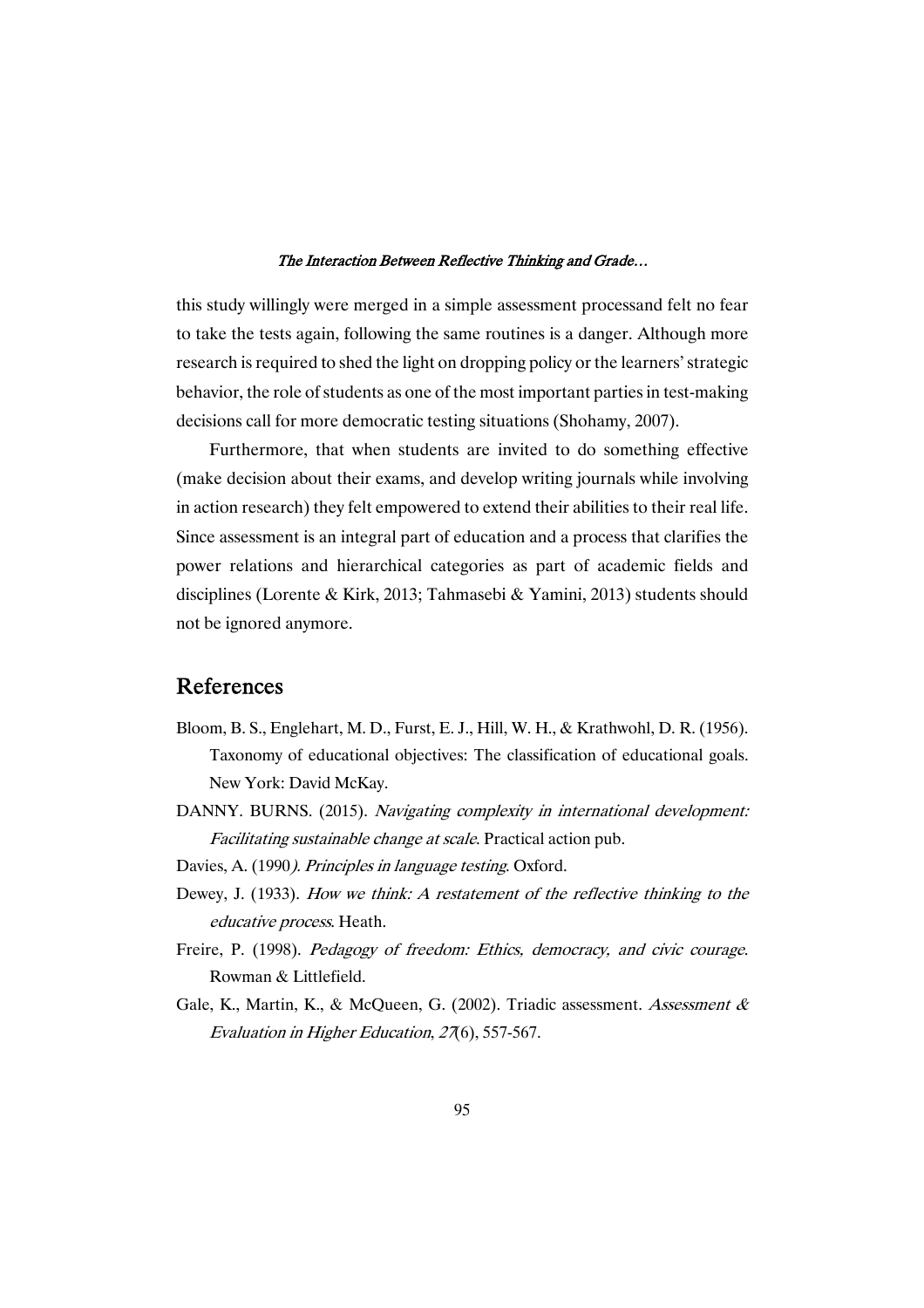- Giroux, H. A. (1988). Teachers as intellectuals: Toward <sup>a</sup> critical pedagogy of learning. Greenwood Publishing Group.
- Griggs, V., Holden, R., Lawless, A., & Rae, J. (2016). From reflective learning to reflective practice: Assessing transfer. Studies in Higher Education, 1-12.
- Hadsell, L., & MacDermott, R. (2010). Grade Dropping, Strategic Behavior, and Student "Satisficing". American Journal of Business Education, 3(7), 57-72.
- Kember, D., Leung, D. Y., Jones, A., Loke, A. Y., McKay, J., Sinclair, K., & Yeung, E. (2010). Development of a questionnaire to measure the level of reflective thinking. Assessment  $\&$  evaluation in higher education, 25(4), 381-395.
- Kim, A. K. (2013). Reflective journal assessment: The application of good feedback practice to facilitating self-directed learning. Journal of Hospitality, Leisure, Sport & Tourism Education, <sup>13</sup>, 255-259.
- Lorente, E., & Kirk, D. (2013). Alternative democratic assessment in PETE: an action-research study exploring risks, challenges and solutions. Sport, Education and Society, <sup>18</sup>(1), 77-96.
- MacDermott, R. (2009). The effects of dropping a grade in intermediate macroeconomics. New York Economic Review, 40(1), 40-50.
- MacDermott, R. J. (2013). The impact of assessment policy on learning: Replacement exams or grade dropping. The Journal of Economic Education, <sup>44</sup>(4), 364-371.
- McMahon, T. (1999). Using negotiation in summative assessment to encourage critical thinking. Teaching in Higher Education, 4(4), 549-554.
- Moon, J. A. (2004). <sup>A</sup> handbook of reflective and experiential learning: Theory and practice. Psychology Press.
- Nentl, N., & Zietlow, R. (2008). Using Bloom's taxonomy to teach critical thinking skills to business students. College & Undergraduate Libraries,  $15(1-2)$ , 159-172.